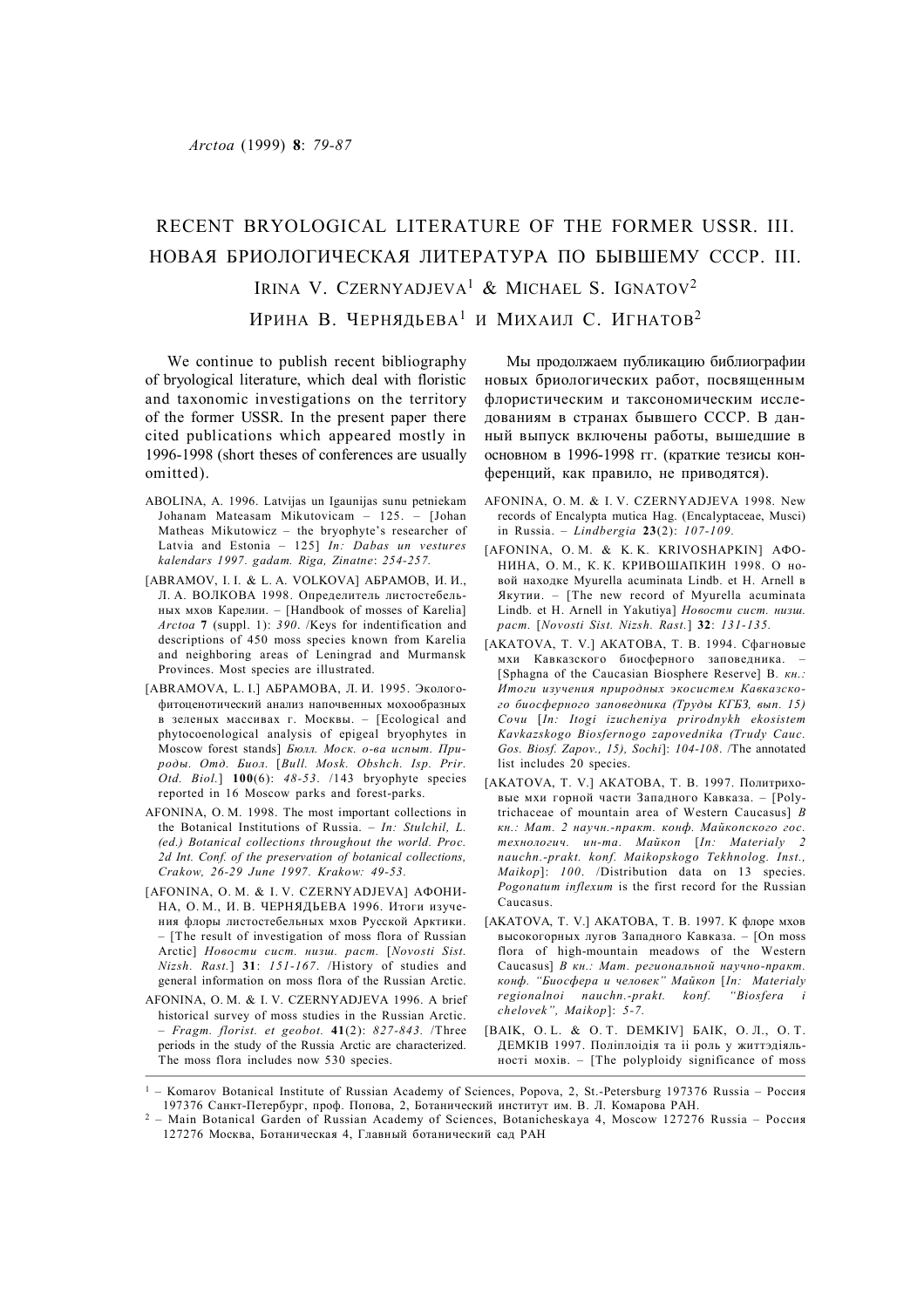vital functions] *Укр. Бот. Журн.* [*Ukr. Bot. Zhurn.*] **54**(5): *432-436.*

- [BAISHEVA, E. Z. & E. A. IGNATOVA] БАИШЕВА, Э. З., Е. А. ИГНАТОВА 1998. Материалы к флоре эпифитных и эпиксильных мхов республики Башкортостан. – [Materials on epiphytic and epixylic bryophytes from Bashkortostan Republic] *Вопросы рационального использования и охраны растений в республике Башкортостан (ред. Миркин, Б. М.). Уфа, Гилем.* [*In: Mirkin, B. M. (ed.) Voprosy razional'nogo ispol'zovaniya i ohrany rastenij v respublike Bashkortostan. Ufa, Gilem*]: *156-164*. /The list includes 97 species with data on their occurrence on different substrates.
- [BAISHEVA, E. Z. & A. D. POTEMKIN] БАИШЕВА, Э. З., А. Д. ПОТЕМКИН 1998. К флоре печеночных мхов Башкирии. – [On the liverwort flora of Bashkiria] *Бот. Журн.* [*Bot. Zhurn.*] **83**(9): *46-52.* /The annotated list includes 67 species.
- BALAGUROVA, N., S. DROZDOV & S. GRABOVIK 1996. Cold and heat resistance of five species of Sphagnum. – *Ann. Bot. Fenn.* **33**(1): *33-37. /Sphagnum balticum*, *S. subsecundum*, *S. teres* were found to be more frostresistant than *S. magellanicum* and *S. fuscum*.
- BEDNAREK-OCHYRA, H. 1996. Grimmia hartmanii (Musci, Grimmiaceae), an addition to the bryoflora of the Crimea. – *Fragm. florist. et geobot.* **41**(1): *482-484.*
- [BELKINA, O. A. & A. Yu. LIKHACHEV] БЕЛКИНА, О. А., А. Ю. ЛИХАЧЕВ 1997. Листостебельные мхи острова Ряжков (Белое море). – [Mosses of Ryazhkov Island (White Sea)] *Бюлл. Моск. о-ва испыт. природы. Отд. биол.* [*Bull. Mosk. Obshch. Isp. Prir. Otd. Biol.*] **102**(2): *65-72.* /The annotated list includes 135 species found in Ryazhkov Island, a part of Kandalakshskiy State Nature Reserve. Moss composition of different types of habitats is described.
- [BOLYUKH, V. O.] БОЛЮХ, В. О. 1996. Географiчний аналiз брiофлори центральноi частини Подiлля. – [Geographical analysis of bryoflora of the central part of Podolia] *Укр. Бот. Журн.* [*Ukr. Bot. Zhurn.*] **53**(5): *568-572.* /The geographical analysis of bryoflora of Podolia, Ukraina (256 species) is presented.
- [BOLYUKH, V. O.] БОЛЮХ, В. О. 1996. Аридний елемент брiофлори центральноi частини Подiлля. – [The arid element in Central Podolian bryoflora] *Укр. Бот. Журн.* [*Ukr. Bot. Zhurn.*] **53**(6): *733-736.*
- [BOLYUKH, V. O.] БОЛЮХ, В. О. 1998. Genetic connections between central Podolia and Carpathian bryofloras (Ukraine). – *In: Issues of sustainable development in the Carpathian region. Proceedings of the International scientific-practical conference, dedicated tothe 30th anniversary of the Carpathian biosphere reserve, October 13-15, 1998. Vol. 2. Rakhiv, Ukraine. 193-195.*
- [BOIKO, M. F.] БОЙКО, М. Ф. 1996. Етапи формування брiофлори степовоi зони Европи в еоценi-олiгоценi. – [The stages of formation of the bryoflora of the steppe zone of Europe in the Eeocoenic & Oligocoenic] *Укр. Бот. Журн.* [*Ukr. Bot. Zhurn.*] **53**(5): *561-567.*
- [BUZNIKOV, A. A., G. A. LAHTANOV, N. V. ALEXEEVA-POPOVA, I. I. PAYANSKAYA-GVOZDEVA, A. V. VIROLAJNEN & C. G. SHVAREVA] БУЗНИКОВ,

А. А., Г. А. ЛАХТАНОВ, Н. В. АЛЕКСЕЕВА-ПОПО-ВА, И. И. ПАЯНСКАЯ-ГВОЗДЕВА, А. В. ВИРО-ЛАЙНЕН, С. Г. ШВАРЕВА 1995. Исследования спектров отражения индикаторных мхов. – [Studies of reflective spectra of moss-indicators] *Исследования Земли и космоса* [*Issledovaniya Zemli i kosmosa*] **2**: *37-45.*

- [CHERDANTSEVA, V. YA., S. K. GAMBARYAN & S. V. OSIPOV] ЧЕРДАНЦЕВА, В. Я., С. К. ГАМБАРЯН, С. В. ОСИПОВ 1997. Мохообразные верхних поясов гор Амуро-Удского междуречья (Дальний Восток). – [The bryophytes of the upper belts of the Amur-Uda interfluve Mountains (Far East)] *Бот. Журн.* [*Bot. Zhurn.*] **82**(1): *54-62*. /The list includes 38 liverworts and 98 mosses.
- [CHERDANTSEVA, V. Ya. & S. V. OSIPOV] ЧЕРДАН-ЦЕВА, В. Я., С. В. ОСИПОВ 1998. К флоре листостебельных мхов (Musci) полуострова Камчатка. – [On moss flora of the Kamchatka Peninsula] *Бот. Журн.* [*Bot. Zhurn.*] **83**(7): *85-92*. /The annotated list includes 106 species.
- CZERNYADJEVA, I. V. & M. S. IGNATOV 1996. Recent bryological literature of the former USSR. II. – *Arctoa* **6**: *151-160.*
- [CZERNYADJEVA, I. V.] ЧЕРНЯДЬЕВА, И. В. 1997. Виды рода Pohlia (Musci) c выводковыми почками. – [The species of the genus Pohlia (Musci) with propagula] *Бот. Журн.* [*Bot. Zhurn.*] **82**(1): *102-122.* /Descriptions, illustrations, key for identification and list of specimens examined for 9 species are presented.
- [CZERNYADJEVA, I. V.] ЧЕРНЯДЬЕВА, И. В. 1998. Листостебельные мхи окрестностей оз. Юнто (Западно-Сибирская Арктика). – [Mosses of the vicinity of Yunto Lake (West Siberian Arctic)] *Arctoa* **7**: *1-8*. / The list includes 206 species.
- [CZERNYADJEVA, I. V. & E. YU. KUZMINA] ЧЕРНЯ-ДЬЕВА, И. В., Е. Ю. КУЗЬМИНА 1998. Листостебельные мхи окрестностей пос. Сюняй-Сале (полуостров Ямал, Западно-Сибирская Арктика). – [Mosses of the vicinity of Sjunyaj-Sale Settlement (Yamal Peninsula, West Siberian Arctic)] *Новости сист. низш. раст.* [*Novosti Sist. Nizsh. Rast.*] **32:** *171-179.* /136 species are listed.
- ДАНИЛКIВ, I. С., О. Т. ДЕМКIВ, О. В.ЛОБАЧЕВСЬ-КА, З. I. МАМЧУР 1997. Мохоподiбнi – Bryophyta. – [Bryophytes {of Carpatian Biosphere Reserve}] *В кн.: Бiорiзноманiття Карпат. бiосфер. заповiд. Киiв, Центр впроваждення мiжнарод. екол. прогр. "IнтерЕкоЦентр"* [*In: Bioraznomanittya Karpat. Biosfer. Zapovid. Kiev, InterEcoCentr*]: *190-198.*
- DEMIDOVA, E. E. 1996. An electron microscopic study of the annulus in Splachnaceae (Musci). – *Arctoa* **6**: *119-124*. /Results of TEM and SEM studies.
- [DEMIDOVA, E. E.] ДЕМИДОВА, Е. Е. 1998. Изучение морфологии и родственных связей сплахновых мхов. – [Studies in morphology and phylogenetic relations of Splachnaceae] *Автореф. ... канд. биол. наук, М., МГУ* [*Ph. D. Thesis, Moscow, Mosc. Gos. Univ.*], *16.*
- [DEMKIV, L. O.] ДЕМКIВ, Л. О. 1996. Реакцii мохiв на токсичну дiю важких металiв. – [Moss reaction on toxicity of heavy metals] *Автореф. ...кад. бiол. наук,*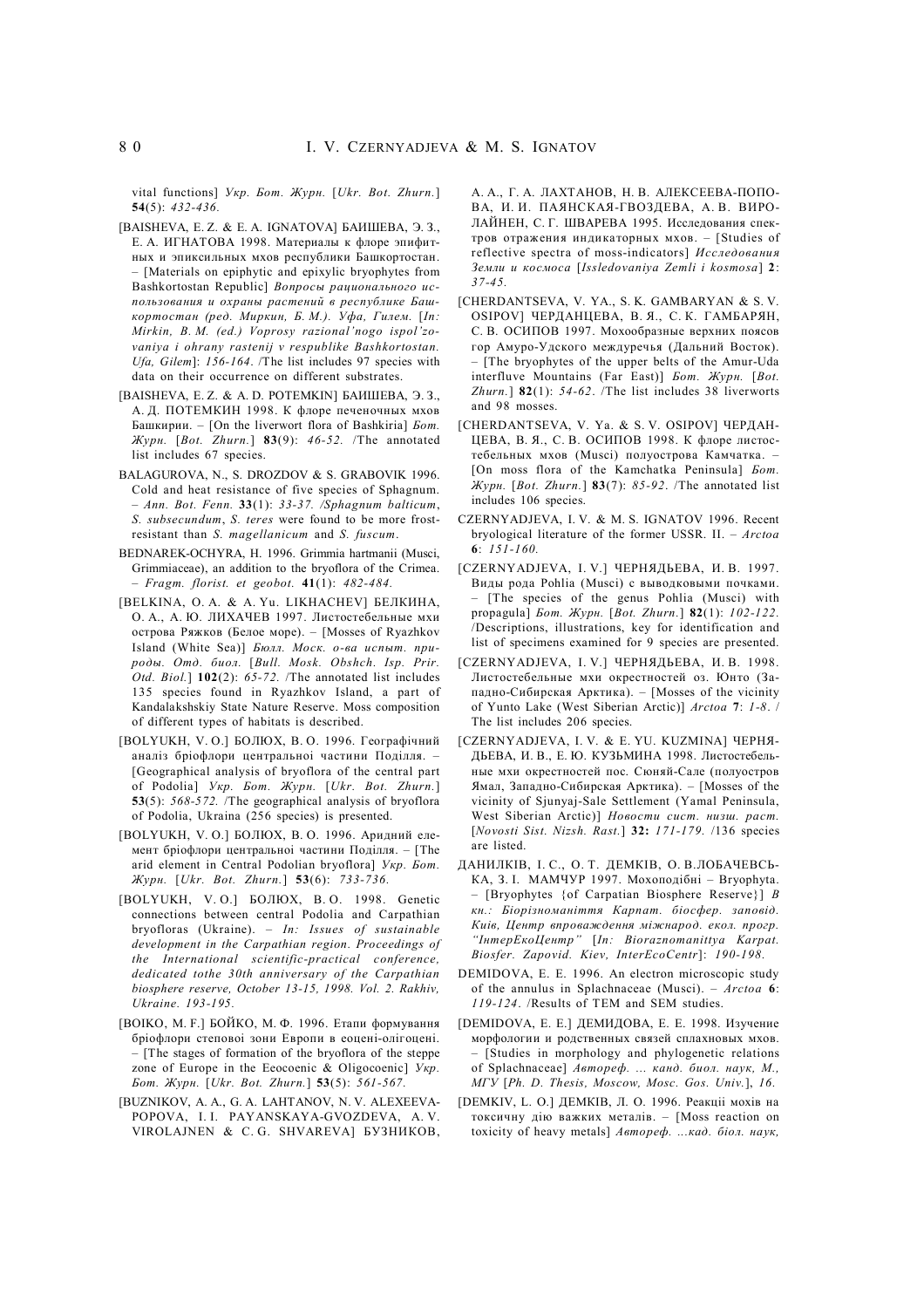*Киiв, Киiвск. Унiв. iм. Тараса Шевченка* [*Ph. D. Thesis, Kiev, Kiev Univ.*], *22.*

- [DYACHENKO, A. P.] ДЬЯЧЕНКО, А. П. 1996. Мхи среднего Урала. Определитель распространенных видов по рисункам. – [Mosses of the Middle Ural. Illustrated handbook of widespread species] *Екатеринбург, УрГУ* [*Ekaterenburg, UrGU*], *168*. / Descriptions and illustrations of 104 species.
- [DYACHENKO, A. P.] ДЬЯЧЕНКО, А. П. 1996. Новые и интересные находки мхов в заповеднике "Басеги" (Средний Урал). – [New and rare mosses in the Basegi Reserve (Middle Urals)] *В кн: Геоэкология в Урало-Каспийском регионе: Тез. докл. междунар. научнопракт. конф., Ч. 2, Уфа, сент. 1996. Уфа* [*In: Geoecologia v Uralo-Kaspijskom Regione (Abstr. Intern. conf., Ufa, Sept. 1996. Ufa)*]: *13-15.* /List of 19 rare and interesting species.
- [DYACHENKO, A. P.] ДЬЯЧЕНКО, А. П. 1997. Флора листостебельных мхов Урала. Часть 1. – [The moss flora of Urals. Pt. 1] *Екатеринбург, изд-во Уральск. ун-та* [*Ekaterenburg, Izd-vo Uralsk. Univ.*], *264*. /Part 1 includes the list of 530 mosses with references on their distribution species in 5 subregions of Urals.
- [DYACHENKO, A. P., E. A. IGNATOVA & L. V. MARINA] ДЬЯЧЕНКО, А. П., Е. А. ИГНАТОВА, Л. В. МАРИ-НА 1996. Мхи Висимского заповедника (Средний Урал). – [Mosses of the Visimskij state Reserve (Middle Ural Mountains)] *Arctoa* **6**: *1-6*. /The annotated list includes 126 species.
- [DYACHENKO, A. P., E. A. IGNATOVA & L. V. MARINA] ДЬЯЧЕНКО, А. П., Е. А. ИГНАТОВА, Л. В. МАРИНА 1996. Список листостебельных мхов Висимского заповедника. – [List of mosses of the Visimskij state Reserve] *В кн: Проблемы заповедного дела (ред. Марин, Ю. Ф.) Екатеринбург* [*In: Marin, Yu. F. (ed.) Problemy zapovednogo dela. Ekaterinburg*]: *42-44.*
- [DYACHENKO, A. P.] ДЬЯЧЕНКО, А. П. 1997. Мхи береговых обнажений реки Чусовой. – [Mosses of bank baring of Chusovaya River] *В кн.: Экологические исследования на Урале (ред. Большаков, В. Н.) Екатеринбург, Уральский государственный университет* [*In: Bol'shakov, V. N. (ed.) Ekologicheskie issledovaniya na Urale. Ekaterinburg, Ural'skij Gos. Univ.*]: *28-44.* /The annotated list includes 69 species.
- [DULIN, M. V., G. V. ZHELEZNOVA, T. P. SHUBINA, A. A. KUSTYSHEVA & S. V. DEGTEVA] ДУЛИН, М. В., Г. В. ЖЕЛЕЗНОВА, Т. П. ШУБИНА, А. А. КУСТЫ-ШЕВА, С. В. ДЕГТЕВА 1998. Мхи-эпифиты осиновых лесов бассейна реки Вычегды. – [Epiphytes of Populus tremula in the basin of Bychegda River] *В кн.: Проблемы охраны и рационального использования природных экосистем и биологических ресурсов: мат. докл. Всеросс. научно-практ. конф. посвященной 125 летию И. И. Спрыгина (Пенза, 18-20 мая 1998 г.) Пенза* [*In: Problemy okhrany i razionalnogo ispolzovaniya prirodnykh ekosistem i biologicheskikh resursov (Proc. conf. for 125 anniv. of I. I. Sprygin, Penza, 18-20 May 1998), Penza*]: *252-254.*
- [GAMBARYAN, S. K. & V. Ya. CHERDANTSEVA] ГАМ-БАРЯН, С. К., В. Я. ЧЕРДАНЦЕВА 1998. Мохообразные. – [Bryophytes {of the Khingan State Reserve}] *В*

*кн.: Флора и растительность Хинганского заповедника (Амурская область), (ред. Васильева, Л. Н.), Владивосток, Дальнаука* [*In: Vasil'eva, L. N. (ed.) Flora i rastitelnost Khinganskogo Zapovednika (Amurskaya Oblast), Vladivostok, Dalnauka*]: *70-87.* / The annotated list of 33 hepatics and 116 mosses.

- [GOLDBERG, I. L.] ГОЛЬДБЕРГ, И. Л. 1995. К бриофлоре Юганского государственного заповедника. – [On bryoflora of the Yuganskij State Reserve] *В кн.: Механизмы поддержания биол. разнообразия: Матер. конф., Екатеринбург, 1995. Екатеринбург* [*In: Mechanizmy podderzhaniya biol. raznoobraziya (Abstr. conf. Ekaterinburg, 1995). Ekaterinburg*]: *45- 47*. /98 species of mosses are reported for the Reserve (zone of middle taiga, Western Siberia).
- [GOLDBERG, I. L.] ГОЛЬДБЕРГ, И. Л. 1997. Изменение мохового покрова южнотаежных темнохвойных лесов в условиях техногенного загрязнения. – [The changes of moss cover in south taiga coniferous forests by means of industrial pollution] *Экология* [*Ecologiya*] **6**: *468-470*. /The reduction of species richness and increase of epigeic moss coverage and biomass are observed in area polluted by copper industry.
- [GRABOVIK, S. I.] ГРАБОВИК, С. И. 1998. Экологические особенности размножения сфагновых мхов. – [The ecological patterns of the reproduction of Sphagna] *Бот. Журн.* [*Bot. Zhurn.*] **83**(4): *92-97.*
- HAAB, H., N. INGERPUU, L. KANNUKENE & M. LEIS. 1997. Jalase kula kaitseala samblad. – [Bryophytes of the Jalase Village Reserve] In: Tamla, U. & A. Valgma. (eds.) Jalase kula aja ja looduse lood. Jalase ja Tallinn. *169-180*. /46 liverworts and 178 mosses are listed for the Jalase Village Reserve (Estonia).
- [IGNATOV, M. S.] 1996. Бриофлора Алтая и бриогеография Северной Палеарктики. – [Bryoflora of Altai and bryogeography of Northern Palearctic] *Автореф. ... докт. биол. наук, М., ГБС РАН* [*Dr. Sci. Thesis, Moscow, Glavn. Bot. Sad Ross. Acad. Nauk*]: *24.*
- IGNATOV, M. S. 1998. Bryophyte flora of Altai Mountains. VIII. Brachytheciaceae. *– Arctoa* **7**: *85-152.* /33 species are described and illustrated, including *Eurhynchium altaicum* sp. n. and *Scleropodiopsis laxiretis* gen. et sp.nov.
- IGNATOV, M. S. 1999. On the distribution of Pylaisiella selwynii (Hypnaceae, Bryopsida) in Europe. – *Bryobrothera* **5**: *123-126.*
- IGNATOV, M. S., H. ANDO & E. A. IGNATOVA. 1996. Bryophyte flora of Altai Mountains. VII. Hypnaceae and related pleurocarps with bi- or ecostate leaves. – *Arctoa* **6:** *21-112.* /48 species of Hypnaceae, Hylocomiaceae, Entodontaceae, Plagiotheciaceae and Sematophyllaceae are described and illustrated.
- IGNATOV, M. S., E. A. IGNATOVA, E. B. KURAEVA, T. YU. MINAEVA, A. D. POTEMKIN 1998. Bryophyte flora of Zentral'no-Lesnoj Biosphere Nature Reserve (European Russia, Tver Province). – *Arctoa* **7**: *45-58.* / The annotated list includes 58 hepatics and 175 mosses. Brief discussion on changes within 60 recent years is provided.
- IGNATOV, M. S., H. ROBINSON & E. A. IGNATOVA 1998. Studies on the exostome of Brachytheciaceae (Musci). – *Arctoa* **7**: *153-188.*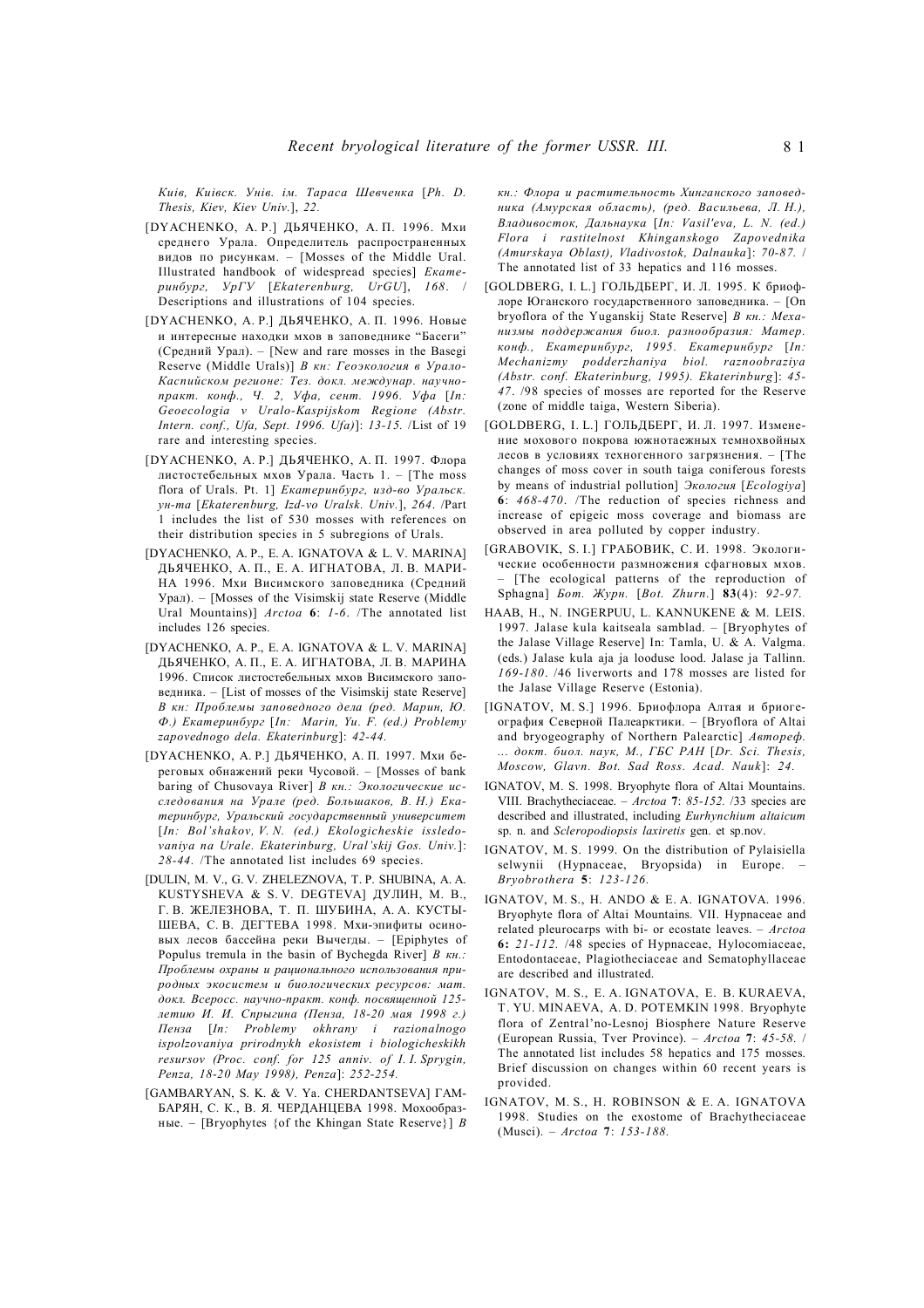- [IGNATOVA, E. A., M. S. IGNATOV & A. G. BEZGODOV] ИГНАТОВА, Е. А., М. С. ИГНАТОВ, А. Г. БЕЗГОДОВ 1996. Мхи Вишерского заповедника (Пермская область, Северный Урал). – [Mosses of the Vishera State Reserve (Perm Province, Northern Ural Mountains)] *Arctoa* **6**: *7-19*. /The annotated list includes 270 species.
- INGERPUU, N., K. KULL & K. VELLAK 1998. Bryophyte vegetation in a wooded meadow: relationships with phanerogam diversity and responses to fertilisation. – *Plant Ecology* **134**: *163-171.* /In the Laelatu wooded meadow in Estonia, famous for its phanerogam diversity, the bryophyte has been investigated. 83 mosses and 13 hepatics were found. No significant changes in the bryophyte community in this area has been detected during the last 30 years.
- [IVANOVA, E. I.] ИВАНОВА, Е. И. 1998. К флоре листостебельных мхов северо-восточной части Алданского нагорья (Южная Якутия, Восточная Сибирь). – [On moss flora North-Eastern part of Aldan Plateau (South Yakutia, Eastern Siberia)] *Новости сист. низш. раст.* [*Novosti Sist. Nizsh. Rast.*] **32**: *135-146*. /The annotated list includes 216 species.
- [IVANOVA, E. I.] ИВАНОВА, Е. И. 1998. К флоре листостебельных мхов Южной Якутии (Восточная Сибирь). – [On the flora of mosses of the Southern Yakutia (Eastern Siberia)] *Arctoa* **7**: *59-68.* /The annotated list includes 154 species and 2 varieties.
- [IVANOVA, E. I.] ИВАНОВА, Е. И. 1998. Листостебельные мхи южной Якутии (Алдано-Учурское междуречье). – [Mosses of South Yakutia (Aldan-Uchur watershed)] *Автореферат… канд. биол. наук, Новосибирск, ЦСБС СО РАН* [*Ph. D. Thesis, Novosibirsk, Centr. Siberian Bot. Garden of Sib. Otd. Russ. Akad. Sci.*]: *17.*
- [IVANOVA, E. I. & K. K. KRIVOSHAPKIN] ИВАНОВА, Е. И., К. К. КРИВОШАПКИН 1998. К флоре листостебельных мхов Юго-Западной Якутии (Восточная Сибирь). – [On moss flora of South-Western Yakutia (Eastern Siberia)] Новости сист. низш. раст. [*Novosti Sist. Nizsh. Rast.*] **32**: *146-157*. /The annotated list includes 209 species*.*
- JUKONIENE, I. 1995. The first locality of Plagiothecium undulatum (Hedw.) Schimp. in Lithuania. – *Bot. Lithuan.* **1**: *98-101*. /The distribution map in Europe is included.
- KANNUKENE, L. 1995. Bryophytes in the forest ecosystem influenced by cement dust. – *In: Mandre, M. (ed.) Dust pollution and forest ecosystems. Tallinn. Publication 3*: *141-147.*
- KANNUKENE, L. & N. V. MATVEYEVA 1996. Mosses from the arctic tundra of the Taimyr Peninsula, Siberia. – *Proc. of Estonian Acad. Sci. Biol.* **45**(1/2): *51-67*. */* The list of mosses of the arctic tundra in the lower course of Uboinaya River includes 159 species.
- KANNUKENE, L. & E. PUURMANN 1996. Raskemetallide sisaldus sammaldes. – [Concentration of heavy metals in mosses] *In: Kink, H. & A. Miidel. (eds.) Pakri poolsaar – loodus ja inimtegevus. Teaduste Akdeemia kirjastus, Tallinn: 77-83* . */*Data on concentration of 11 heavy metals in mosses in a former military area.
- KANNUKENE, L. 1997. Bryophytes on small islands in four nature reserves of Estonia. – *Folia Cryptog. Estonica* **31**: *13-19. /*The bryophyte flora on small islands includes 37 liverworts and 209 mosses, i.e. 48% of Estonian bryophyte flora.
- KANNUKENE, L. 1997. Bryophytes of the Naissaar Island. – *In: Martin, J. & H. Parn. (eds.) Naissaar. Nargen, Nargo Terra Feminarum, Tallinn: 71-78.* /A brief description of bryoflora on Naisaar I. (Gulf of Finland), with distribution maps of rare species.
- KANNUKENE, L., N. INGERPUU, K. VELLAK & M. LEIS 1997. Additions and amendments to the list of Estonian bryophytes. – *Folia Cryptog. Estonica* **31**: *1-7.* / Investigations in 1994-1996 have added 13 new species and 4 varietes to the list of Estonian bryophytes containing now 521 species.
- [KONSTANTINOVA, N. A.] КОНСТАНТИНОВА, Н. А.1996. Новые для Мурманской области и редкие печеночники с территории Кандалакшского заповедника (Северо-Запад России). – [New for Murmansk Region and rare liverworts of Kandalaksha Nature Reserve (North-West of Russia)] *Бот. Журн.* [*Bot. Zhurn.*] **81**(8): *116-123.* /The distribution and ecology of 11 rare hepatics in the Kandalaksha Nature Reserve is presented. Descriptions and illustrations of *Lophozia rubrigemma* and *Cephaloziella arctogena* are given.
- [KONSTANTINOVA, N. A.] КОНСТАНТИНОВА, Н. А. 1998*.* Флора печеночников Кандалакшского заповедника (острова и побережье Кандалакшского залива Белого моря). – [The liverwort flora of the Kandalaksha State Nature Reserve (Islands and coast of the Kandalaksha Bay of the White Sea)] *Бот. Журн.* [*Bot. Zhurn.*] **83**(2): *25-40.* /110 species and 2 varieties are listed. *Scapania paradoxa* is reported for the first time for Eurasia; *Lophozia rubrigemma* – for Europe, *Cephaloziella arctogena* – for European Russia.
- [KONSTANTINOVA, N. A.] КОНСТАНТИНОВА, Н. А. 1998*.* Основные черты флор печеночников севера Голарктики. – [The main features of liverwort floras of Northern Holarctic] *Автореферат ... докт. биол. наук, М., МГУ* [*Dr. Sci. Thesis, Moscow, Mosc. Gos. Univ.*], *35.*
- [KONSTANTINOVA, N. A., O. A. BELKINA, A. Yu. LIKHACHEV & R. N. SCHLJAKOV] КОНСТАНТИ-НОВА, Н. А., О. А.БЕЛКИНА, А. Ю. ЛИХАЧЕВ, Р. Н. ШЛЯКОВ 1998. Bryophyta Murmanica Exsiccata (Russia) – Fasciculus III (№№ 101-150). – *Kirovsk, Kolsk. Fil. Russ. Akad. Nauk: 34.*
- [KONSTANTINOVA, N. A. & V. R. FILIN] КОНСТАНТИ-НОВА, Н. А., В. Р. ФИЛИН 1998. Печеночники низовьев реки Лена (Восточная Сибирь). – [Liverworts of the Lower Lena River (East Siberia)] *Arctoa* **7**: *69-78.* / 94 species and 3 varieties are listed.
- KONSTANTINOVA, N. A. & A. D. POTEMKIN 1996. Liverworts of the Russian Arctic: an annotated checklist and bibliography. – *Arctoa* **6**: *125-150*. /The checklist includes 205 species with distribution by 15 subregions. A historical review, annotations, synonymy and bibliography are also given.
- KOPONEN, T. 1996. Notes on Philonotis (Bartramiaceae, Musci). Status and distribution of Philonotis falcata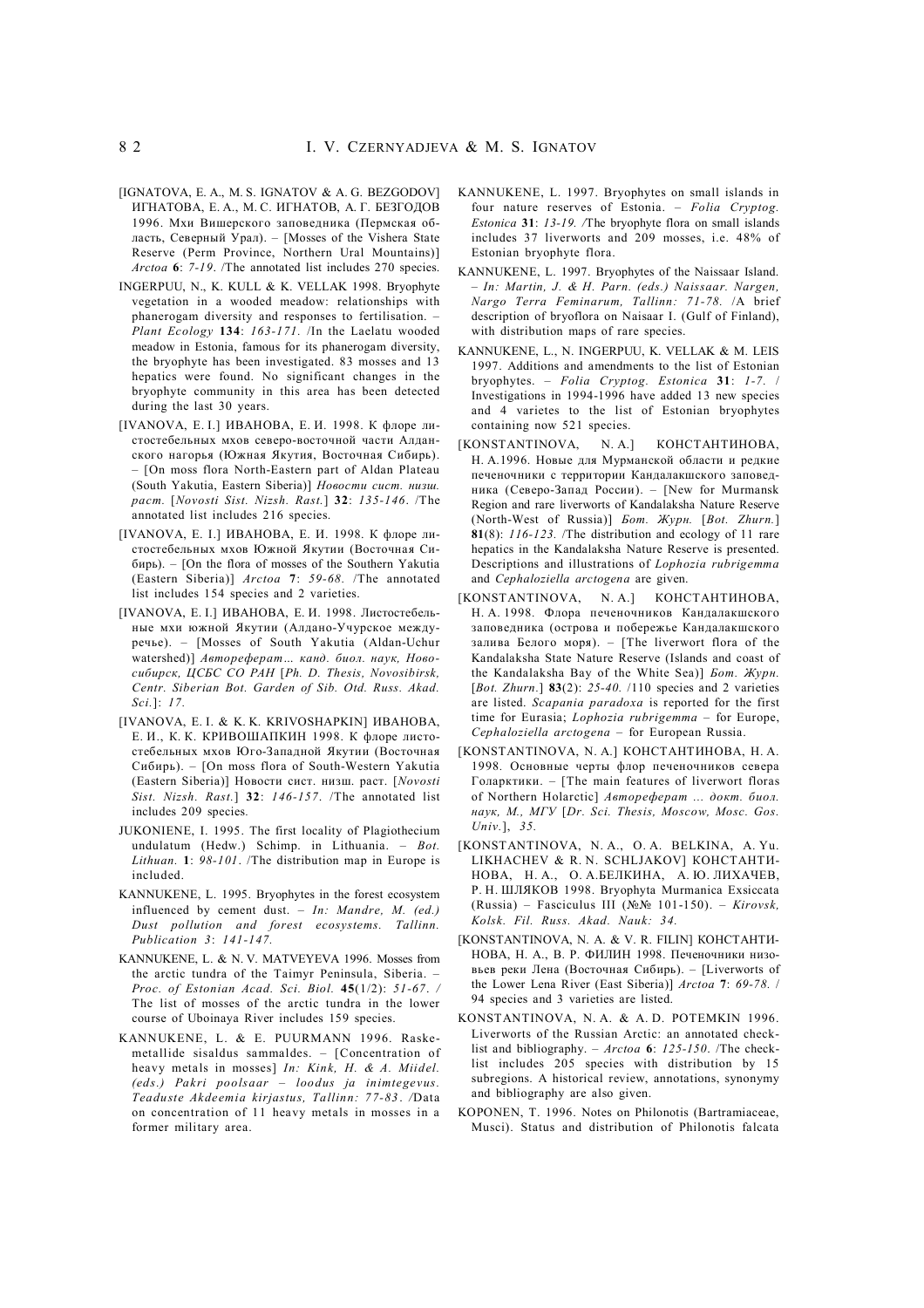(Hook.) Mitt. – *Arctoa* **6**: *113-117*. /The taxonomy and distribution is discussed; this East-Asian species is reported in former USSR for Kirgizia.

- [KOSSOVITCH, E. I.] КОСОВИЧ, Е. И. 1989. К характеристике бриофлоры Байкальского таежного района. – [On the bryoflora of the Baikal taiga area] *В кн.: Особенности растительного покрова Байкальской Сибири (ред. Ляхова, Г. И.). Иркутск, Иркутск. гос. ун-т* [*In: Lyachova, G. I. (ed.) Osobennosti rastitel'nogo pokpoba Bajkal'skoj Sibiri. Irkutsk, Irkutsk. Gos. Univ.*]: *94-101. /*The annotated list includes 48 mosses (South Eastern Siberia).
- [KOSSOVITCH, E. L.] КОСОВИЧ, Е. И. 1995. История исследований бриофлоры болот Прибайкалья. – [History of the investigations of bryoflora of mires in the Baikal area] *В кн.: Чтения памяти Ю. А. Львова: (ред. Плеханов, Г. Ф.) Томск, НИИББ при Томском университете* [*In: Plechanov, G. F. (ed.) Chteniya pamyati Ju. A. L'vova: sbornik statej. Tomsk, NIIBB /Tomsk. Gos. Univ.*]: *67-70.*
- [KOSSOVITCH, E. L.] КОСОВИЧ, Е. И. 1995. Некоторые итоги изучения болотной бриофлоры Прибайкальских впадин. – [Some results of studies of bryoflora of mires in the Baikal area] *В кн.: Чтения памяти Ю. А. Львова: (ред. Плеханов, Г. Ф.) Томск, НИИББ при Томском университете* [*In: Plechanov, G. F. (ed.) Chteniya pamyati Ju. A. L'vova: sbornik statej. Tomsk, NIIBB /Tomsk. Gos. Univ.*]: *70-72.* /The bryoflora of mires includes 125 species*.*
- [KOVALSKY, S. V.] КОВАЛЬСКИЙ, С. В. 1998. Pogonatum nanum (Polytrichaceae, Bryopsida) в Средней России. – [Pogonatum nanum (Polytrichaceae, Bryopsida) in Central Russia] *Arctoa* **7**: *83-84.* /The species is found in Vladimir Province.
- [KRIVOSHAPKIN, K. K.] КРИВОШАПКИН, К. К. 1997. К бриофлоре Олекминского заповедника (Юго-Западная Якутия, Восточная Сибирь) – [On the moss flora of Olekminsk Nature Reserve (South-Western Yakutia, Eastern Siberia)] *Бот. Журн.* [*Bot. Zhurn.*] **82**(3): *67-75.* /The annotated list includes 124 species and 3 varieties of mosses.
- [KRIVOSHAPKIN, K. K.] КРИВОШАПКИН, К. К. 1998. Листостебельные мхи Олекминского заповедника (Якутия). – [Mosses of Olekminsk Nature Reserve (Yakutia)] *Arctoa* **7**: *9-20.* /The annotated list includes 207 species*.*
- [KRIVOSHAPKIN, K. K.] КРИВОШАПКИН, К. К. 1998. Листостебельные мхи наледных полян юго-западной Якутии. – [Moss flora of ice-bed clearing in the woods of south-western Yakutia] *Бот. Журн.* [*Bot. Zhurn.*] **83**(8): *58-65*. /The list includes 59 mosses. Distribuition by zones of ice-bed clearings is shown.
- [KRIVOSHAPKIN, K. K.] КРИВОШАПКИН, К. К. 1998. Листостебельные мхи юго-западной Якутии. – [Mosses of South-Western Yakutia] *Автореферат…канд. биол. наук, СПб, БИН РАН* [*Ph. D. Thesis, Sankt-Petersburg, Komarov Bot. Inst. of Russ. Acad. Sci.*]: *18.*
- [KURBATOVA, L. E.] КУРБАТОВА, Л. Е. 1998. Род Scouleria Hook. в России. – [Genus Scouleria Hook. in Russia] *Новости сист. низш. раст.* [*Novosti Sist.*

*Nizsh. Rast.*] **32:** *162-169.* /Description, illustration and distribution map of *Scouleria aquatica* in Russia.

- [KUZMINA, E. YU.] КУЗЬМИНА, Е. Ю. 1998. Флора листостебельных мхов окрестностей поселка Култушное (Корякское нагорье). – [The moss flora of the vicinity of Kultushnoe Settlement (Koryakskoye Upland)] *Новости сист. низш. раст.* [*Novosti Sist. Nizsh. Rast.*] **32:** *158-162.* /The annotated list of 76 species (Koryakskoye Upland, Northern Russian Far Ea st).
- [KUVAEAV, V. B.] КУВАЕВ, В. Б. 1996. К флоре листостебельных мхов острова Сибирякова. – [To moss flora Sibiryakov Island] *Новости сист. низш. раст.* [*Novosti Sist. Nizsh. Rast.*] **31**: *167-170.* /The list of 74 species of mosses (West Siberian Arctic).
- [KUVAEAV, V. B., AFONINA, O. M., ZURBENKO, M. P., MELNIKOV, M. V. & F. A. ROMANENKO] КУВА-ЕВ, В. Б., О. М., АФОНИНА, М. П., ЖУРБЕНКО, М. В. МЕЛЬНИКОВ, Ф. А. РОМАНЕНКО 1997. Растительный покров острова Русского (Архипелаг Норденшельда, Карское море). – [The plant cover of the Russki Island (the Kara Sea, Nordenskjold's Archipelaga)] *Бот. Журн.*[*Bot. Zhurn.*] **82**(10): *100- 111.* /The annotated list includes 36 species of bryophytes.
- LAPSHINA, E. D. & E. YA. MULDIYAROV 1998. The bryophyte flora of the Middle Western Siberia. – *Arctoa* **7**: *25-32.*
- [LIKHACHEV, A. Ju.] ЛИХАЧЕВ, А. Ю. 1996. К флоре листостебельных мхов островов и побережья залива Порьягуба (Кольский полуостров). – [On moss flora of islands and coast of Por'yaguba Bay (Kola Peninsula)] *Новости сист. низш. раст.* [*Novosti Sist. Nizsh. Rast.*] **31**: *171-179.* /The annotated list includes 152 species.
- [LOBACHEVSKA, O. V. & O. T. DEMKIV] ЛОБА-ЧЕВСЬКА, О. В., О. Т. ДЕМКIВ. 1998. Особливостi гравiморфогенезу спорофiта мохiв. – [Patterns of the moss sporophyte gravimorphogenesis] Укр. *Бот. Журн.* [*Ukr. Bot. Zhurn.*] **55**(2): *178-184.*
- MAGILL, R. E. & V. Ya. CHERDANTSEVA 1995. Meteorium (Musci, Meteoriaceae) in the Russian Far East. – Fragm. Florist. et Geobot. **40**(1): *223-227*. /The first record of Meteorium buchanani and the family Meteoriaceae in Russia, in the south of the Primoskiy Territory.
- MAKSIMOV, A. I. 1998. Distribution and ecology of Sphagnum subfulvum in European Russia. – *Arctoa* **7**: *21-24*. /The species is common in the Kola Peninsula and Karelia, and also found in Perm Province.
- [MAKSIMOV, A. I. & T. A. MAKSIMOVA] МАКСИМОВ, А. И., Т. А. МАКСИМОВА 1998. Первая находка Fissidens pusillus (Fissidentaceae, Musci) в Карелии. – [The first record of Fissidens pusillus (Fissidentaceae, Musci) in Karelia] *Бот. Журн.* [*Bot. Zhurn.*] **83**(6): *123-127.*
- [MAMATKULOV, U. K., I. O. BAITULIN & S. G. NESTEROVA] МАМАТКУЛОВ, У. К., И. О. БАЙ-ТУЛИН, С. Г. НЕСТЕРОВА 1998. Мохообразные Средней Азии и Казахстана. – [Bryophytes of the Middle Asia and Kazakhstan] *Алматы* [*Almaty*], *232.*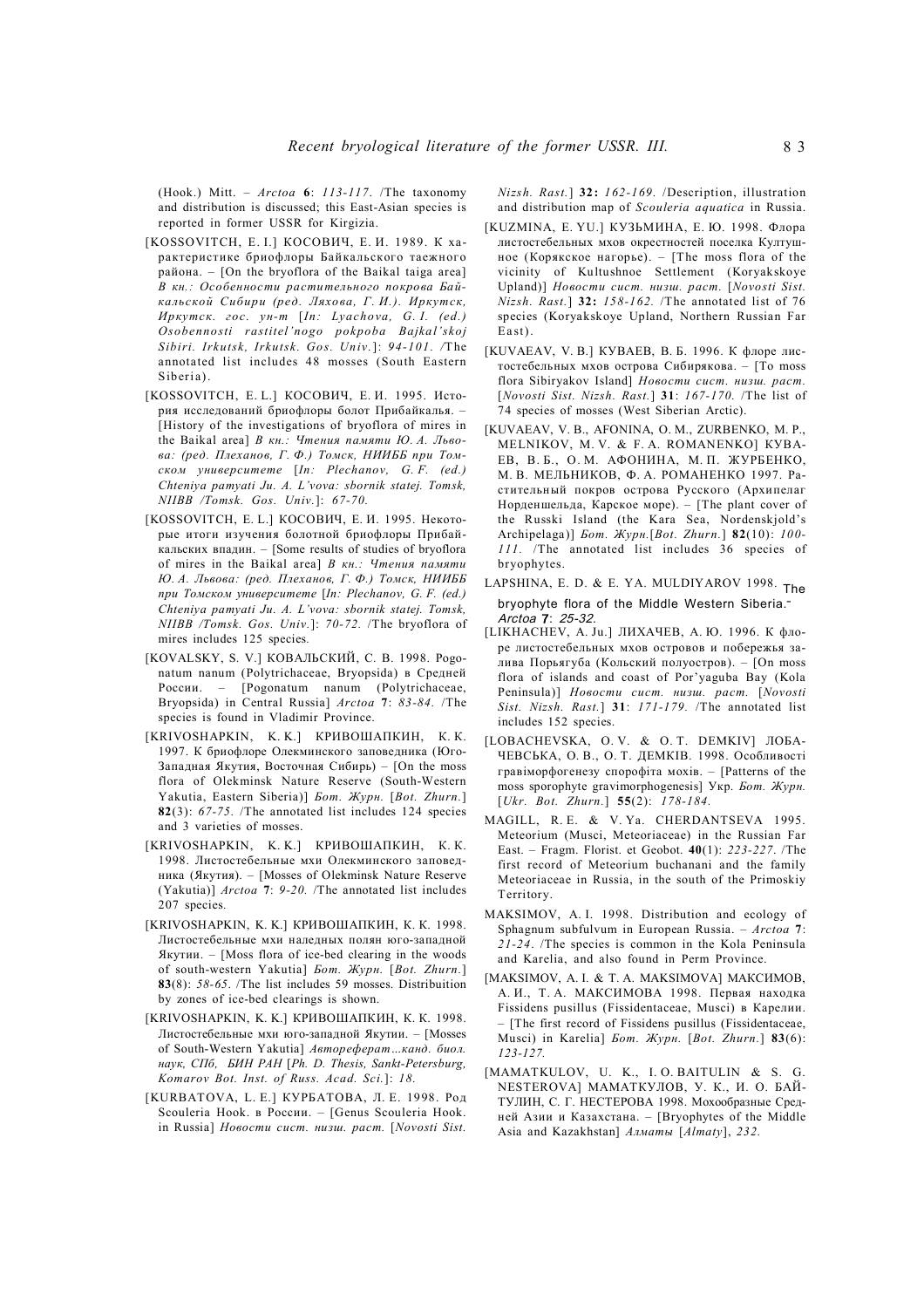- [MAMCHUR, Z. I.] МАМЧУР, З. I. 1998. Епiфiтнi мохоподiбнi м. Львова та його околиць. – [Epiphytic bryophytes of the Lviv town and environs] *Укр. Бот. Журн.* [*Ukr. Bot. Zhurn.*] **55**(3): *279-286*. /Modern data are compared with those of XIX and beginning of XX centure*.*
- [MAMCHUR, Z. I.] МАМЧУР, З. I. 1997. Епiфiтнi мохоподiбнi промислових мiст Львiвськоi областi. – [Epiphytic bryophytes of the Lviv Region] *Автореферат…канд. биол. наук, Киiв, iн-т Ботанiки iм. М. Г. Холодного* [*Ph. D. Thesis, Kiev, Holodny' Inst. Bot.*]: *22.*
- [MASLOVSKIJ, O. M.] МАСЛОВСКИЙ, О. М. 1997. Системный анализ бриофлоры и оценка современного состояния биогеографического разнообразия мохообразных белорусского Поозерья. – [Analysis of bryoflora and evaluation of the present state of biogeographical diversity of bryophytes of the Belorussian Pooser'ye] *Автореферат…канд. биол. наук, Минск, ин-т экспериментальной ботаники им. В. Ф. Купревича* [*Ph. D. Thesis, Minsk, Kuprevich' Inst. Eksperiment. Bot.*]: *18.*
- [MULDIYAROV, E. Ya., A. I. PYAK & A. L. EBEL] МУЛЬДИЯРОВ, Е. Я., А. И. ПЯК, А. Л. ЭБЕЛЬ. 1996. Новые для флоры Томской области виды мохообразных и сосудистых растений. – [The new species of mosses and vascular plants for flora of the Tomsk Province] *Бот. Журн.* [*Bot. Zhurn.*] **81**(5): *90-93.* / 15 mosses are listed (Western Siberia).
- MULDIYAROV, E. Ya. & E. D. LAPSHINA 1995(1991). The bryoflora characteristics of the Pichtovka area. – *Phytocoenosis* **3** *(n.s.) Archivum Geobotanicum* **2**: *95-98.*
- MULDIYAROV, E. Ya. & E. D. LAPSHINA 1998. The bryophyte flora of the Middle Western Siberia. – *Arctoa* **7**: *25-32.* /The list includes 78 liverworts and 260 mosses with distribution by 12 main collecting areas.
- NEDOLUZHKO, V. A. & T. A. RUBTSOVA 1998. The first inland locality of Bryoxyphium savatieri (Husn.) Mitt. in the Russian Far East. – *Arctoa* **7**: *79-80.*
- [NESHATAYEVA, V. Yu., I. V. CZERNYADJEVA & V. Yu. NESHATAYEV] НЕШАТАЕВА, В. Ю., И. В. ЧЕРНЯДЬЕВА, В. Ю. НЕШАТАЕВ 1997. Растительный покров территории Нижне-Кошелевских термальных источников (Южная Камчатка). – [The plant cover of the Nizhne-Koshelevsk hot springs territory (Southern Kamchatka)] *Бот. Журн.*[*Bot. Zhurn.*] **82**(11): *65-79.* /The moss communities are described. The distribution of moss species in relation to the distance from hot spring are characterized. The list of 63 moss species is given.
- [NIKULINA, T. V., S. K. GAMBARYAN & T. S. VSHIVKOVA] НИКУЛИНА, Т. В., С. К. ГАМБА-РЯН, Т. С. ВШИВКОВА 1996. Гидробиологические исследования в Уссурийском заповеднике им. академика В.Л. Комарова. Часть II. Пресноводная флора (видовой состав водорослей и водно-прибрежных мохообразных и их эколого-ценотическая характеристика). – [Hydrobiological investigations in the Ussuri Reserve. Part II. Freshwater flora (checklist of the algae and aquatic bryophites, with ecologo-phytocoenological characteristic] *Владивосток, ДО РАН* [*Vladivostok, DO*

*RAN*]: *1-56*. /The annotated list includes 70 mosses and 38 liverworts (Southern Russian Far East).

- NILSON, E., L. KANNUKENE, L. TRUUS, U. RATAS, E. PUURMANN & M. TOBIAS 1997. Biological diversity. – *In: Ratas, U. & E. Nilson (eds.) Small islands of Estonia. Landscape ecological studies. Inst. Of Ecology, Publ. 5, Tallinn: 131-179*. /Bryoflora of Estonain small islands, of oligotrophic Empetrum heaths and alvar meadows are discussed.
- [ONIPCHENKO, V. G. & E. A. IGNATOVA] ОНИП-ЧЕНКО, В. Г., Е. А. ИГНАТОВА 1996. Новые виды сосудистых растений и мохообразных для флоры Тебердинского заповедника. – [New vascular plants and bryophytes for the flora of Teberda State Reserve] *Бюлл. Моск. о-ва испыт. природы. Отд. биол.* [*Bull. Mosk. Obshch. Isp. Prir. Otd. Biol.*] **101**(5): *92-98.*
- OTNYKOVA, T. N. [ОТНЮКОВА, Т. Н.] 1995. Sporophyte abnormalities as a cause for decline and disappearance of mosses in polluted areas. – *Cryptog. Helv*. **18**: *67-75.*
- OTNYKOVA, T. N. 1998. Didymodon hedysariformis, a new species of Pottiaceae (Musci) from South Siberia (Tuva Republic, Russia). – *Arctoa* **7**: *206-210.*
- OTNYKOVA, T. N. & R. H. ZANDER. 1998. Didymodon anserinocapitatus, new to Russia from the Yenisey River, South Siberia. – *Arctoa* **7**: *33-35.*
- [PISARENKO, O. Yu.] ПИСАРЕНКО, О. Ю. 1997. Мохообразные как компонент растительного покрова Салаирского кряжа. – [Bryophytes as component of vegetation of Salair Mountains] *Автореф. …канд. биол. наук, Новосибирск, ЦСБС* [*Ph. D. Thesis, Novosibirsk, Central Sib. Bot. Garden*]: *16.*
- [PISARENKO, O. Yu.] ПИСАРЕНКО, О. Ю. 1997. Бриофлористическая характеристика субальпийских лугов заповедника Кузнецкий Алатау. – [Bryofloristical characterization of subalpine meadow of Kuzneckij Alatau Reserve] *В кн.: Биогеоценотические исследования в заповеднике Кузнецкий Алатау. Новосибирск* [*In: Biogeocenoticheskie issledovaniya v zapovednike Kuzneckij Alatau. Novosibirsk*]: *61-66.*
- [PISARENKO, O. Ju.] ПИСАРЕНКО, О. Ю. 1997. Мохообразные. – [Bryophytes] *В кн.: Флора Салаирского кряжа, Новосибирск* [*In: Flora Salairskogo kryazha, Novosibirsk*]: *1-20.*
- [POPOV, S. Yu.] ПОПОВ, С. Ю.1996. К экологической изменчивости Sphagnum riparium Aongstr. (Sphagnaceae, Musci). – [On the ecological variability of Sphagnum riparium Aongstr. (Sphagnaceae, Musci)] *Arctoa* **6**: *161- 164*. */The relation of moisture on the length of branch leaf is found statistically comprehensive.*
- [POPOV, S. Yu.] ПОПОВ, С. Ю.1997. Полевой определитель сфагновых мхов Костромской биостанции. – [Field guide of Sphagna for Kostroma Biolagical Station] *Вестник ВООП* [*Vestnik VOOP*] **3**: *10-13.*
- [POPOVA, N. N.] ПОПОВА, Н. Н. 1994. К изучению экотопологической структуры бриофлоры долин малых рек лесостепи (на примере р. Битюг). – [Studies on ecotopological structure of bryoflora of valleys of small rivers of forest-steppe zone (by example of Bityug River)]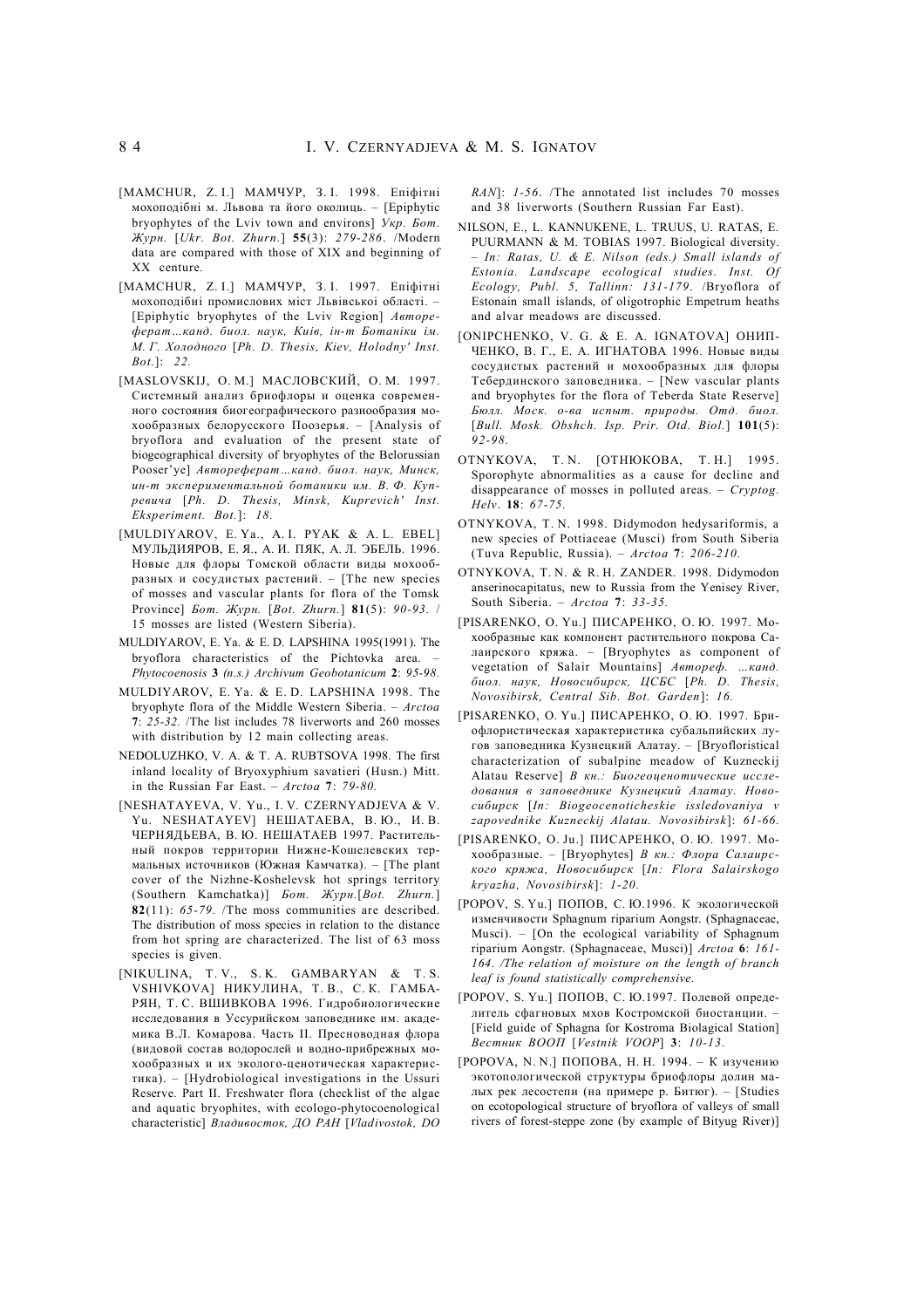*В кн.: Состояние и проблемы экосистем Среднего Подонья (ред. Н. И. Простаков). Вып. 5. Воронеж, ВГУ* [*In: Prostakov, N. I. (ed.) Sostoyanie i problemy ekosistem Srednego Podon'ya. Vyp. 5. Voronezh, Voronezh. Gos. Univ.*]: *133-142. /*Coeno-ecologycal analysis of bryoflora is provided. The list includes 108 species (Central of European Part of Russia).

- [POPOVA, N. N.] ПОПОВА, Н. Н. 1995. Видовой состав мохообразных известнякового севера Среднерусской возвышенности и его представленность в заповеднике "Галичья Гора". – [Bryophyte species composition of lime-stone area in the North of Central Russian Upland and it's representation in Galichya Gora Reserve] *В кн.: Современное состояние растительного и животного мира Липецкой области и проблемы его охраны. Материалы III областной научно-практической конф. (14-16 марта 1994, Липецк). Ч. 1. Растительный мир и проблемы его охраны (ред. Александрова, К.И.), Липецк, Изд-во Липецк. пед. инст.* [*In: Alexandrova, K. I. (ed.) Sovremennoe sostoyanie rastitel'nogo i zhivotnogo mira Lipezkoj ovlasti i problemy ego ochrany. (Proc. conf. 14-16 March 1994, Lipezk), Pt. 1. Lipezk, Izd. Lipezk. Pedagog. Inst.*]: *66-74.*
- [POPOVA, N. N.] ПОПОВА, Н. Н. 1996. Структура бриофлоры Среднерусского Белогорья. – [Structure of the bryophyte flora of Central Russian Belogorye] *В кн.: Состояние и проблемы экосистем Среднего Подонья (ред. Н.И. Простаков). Вып. 8. Воронеж, ВГУ* [*In: Prostakov, N. I. (ed.) Sostoyanie i problemy ekosistem Srednego Podon'ya. Vyp. 8. Voronezh, Voronezh. Gos. Univ.*]: *144-147.*
- [POPOVA, N. N.] ПОПОВА, Н. Н. 1996. Состояние мохового компонента степных памятников природы Центрального Черноземья. – [The present state of bryophytes in steppe reserves in the Central Czernozemny Region] *В кн.: Актуальные вопросы экологии и охраны природы экосистем южных и центральных регионов России: Матер. IX межреспубликан. конф. Краснодар* [*In: Aktualnye voprosy ekologii i okhrany pripody ekosistem yuzhnykh i zentralnylh regionov Rossii (Proc. IX conf., Krasnodar)*]: *27-28.*
- [POPOVA, N. N.] ПОПОВА, Н. Н. 1997. Видовой состав мохообразных г. Воронежа и его окрестностей. – [Species composition of bryophyte flora of Voroneczh City and its environs] *В кн.: Проблемы интродукции и экологии Центрального Черноземья (ред. Хмелев, К. Ф.), Воронеж, ВГУ* [*In: Khmelev, K. F. (ed.) Problemy introdukzii i ecologii Central'nogo Chernozem'ya. Voronezh, Voronezsk. Gos. Univ.*]: *69-73.* /9 hepatics and 96 mosses are listed for Voroneczh City (Central European Russia).
- [POPOVA, N. N.] ПОПОВА, Н. Н. 1997. Бриофлора Верхнеокского севернолесостепного ландшафтного района. – [The bryophyte flora of the Verchneoksky northen forest steppe landscape region] *В кн.: Научное наследие П. П. Семенова-Тянь-Шанского и его роль в развитии современной науки. Мат. Всероссийской науч. конф. Ч. 2. (ред. Климов, М.), Липецк, Из-во Липецк. гос. пед. инта* [*In: Klimov, M. (ed.) Nauchnoe nasledie P. P. Semenova-Tyan-Shanskogo i ego rol' v razvitii sovremennoi nauki (Proc. conf., Lipezk) Ch. 2. Lipezk, Izd. Lipezk.*

*Gos. Pedagog. Inst.*]: *78-80.* /20 hepatics and 154 mosses are listed for the area (Central European Russia).

- [POPOVA, N. N.] ПОПОВА, Н. Н. 1997. Бриофлора реликтовых ландшафтов Среднерусской возвышенности. – [Bryoflora of relict landscapes of Central Russian Upland] *В кн.: Проблемы реликтов среднерусской лесостепи в биологии и ландшафтной географии. Материалы науч. конф., посвященной 100-летию со дня рождения С. В. Голицына (ред. Двуреченский, В. Н., В. С. Сарычев), Воронеж, ВГУ* [*In: Dvurechenskij, V. N. & V. S. Sarychev (edd.) Problemy reliktov srednerusskoj lesostepi v biologii i landshaftnoj geografii (Proc. conf. for 100 anniv. of S. V. Golitsyn, Voronezh), Voronezh, Vronezh. Gos. Univ.*]: *65-68.*
- [POPOVA, N. N.] ПОПОВА, Н. Н. 1997. О включении редких бриофитов в «Красные книги» степных регионов средней полосы России. – [About including of rare bryophytes in "Red data Books" of the steppe regions of the Central Russia] *В кн.: Степи Евразии: сохранение разнообразия и мониторинг состояния экосистем. Материалы Международного симпозиума (ред. Чибилев, А. А.), Оренбург, Ин-т степи УрО РАН* [*In: Chibilev, A. A. (ed.) Stepi Evrasii: sohranenie raznoobrasiya i monitoring sostoyaniya ekosistem (Proc. Symp., Orenburg), Orenburg, Inst. Stepi Ural. Otd. Ross. Akad. Nauk*]: *85-86.*
- [POPOVA, N. N.] ПОПОВА, Н. Н. 1997. Биоразнообразие бриофитов степных экосистем Центрального Черноземья. – [The diversity of bryophytes of steppes of Central Czernozemny Region] *В кн.: Степи Евразии: сохранение разнообразия и мониторинг состояния экосистем. Материалы Международного симпозиума (ред. Чибилев, А. А.), Оренбург, Ин-т степи УрО РАН* [*In: Chibilev, A. A. (ed.) Stepi Evrasii: cohranenie rasnoobrasiya i monitoring sostoyaniya ekosistem (Proc. Symp., Orenburg), Orenburg, Inst. Stepi Ural. Otd. Ross. Akad. Nauk*]: *84-85.*
- [POPOVA, N. N.] ПОПОВА, Н. Н. 1997. Бриофлора Центрально-черноземного заповедника. – [Bryoflora of the Central Czernozemnyj State Reserve] *Труды Центр.-Чернозем. заповедника. Вып. 15. Москва, КМК* [*Trudy Centr.-Chernozem. zapovednika. Vyp. 15, Moscow, KMK*]: *116-123.*
- [POPOVA, N. N. & V. A. AGAFONOV] ПОПОВА, Н. Н., В. А. АГАФОНОВ 1997. Бриофлора засоленных местообитаний средней полосы России. – [Brioflora of salty habitats of Central Russia] *В кн.: Состояние и проблемы экосистем Среднего Подонья (ред. Н.И. Простаков). Вып. 10. Воронеж, ВГУ* [*In: Prostakov, N. I. (ed.) Sostoyanie i problemy ekosistem Srednego Podon'ya. Vyp. 10. Voronezh, Voronezh. Gos. Univ.*]: *106-112.*
- [POPOVA, N. N., S. I. OB'EDKOVA & V. I. RADYGINA] ПОПОВА, Н. Н., C. И. ОБЪЕДКОВА, В. И. РАДЫ-ГИНА 1997. Бриофлора г. Орла и его окрестностей. – [The bryoflora of Orel City and its environs] *В кн.: Флора и растительность средней России. Мат. науч. конф. (ред. Еленевский, А. Г.) Орел, Орловск. гос. унт* [*In: Elenevskij, A. G. (ed.) Flora i ractitel'nost srednej Rossii (Proc. conf., Orel) Orel, Orlovsk. Gos. Univ.*]: *141-142.* /7 hepatics and 75 mosses are listed for Orel City (Central European Russia).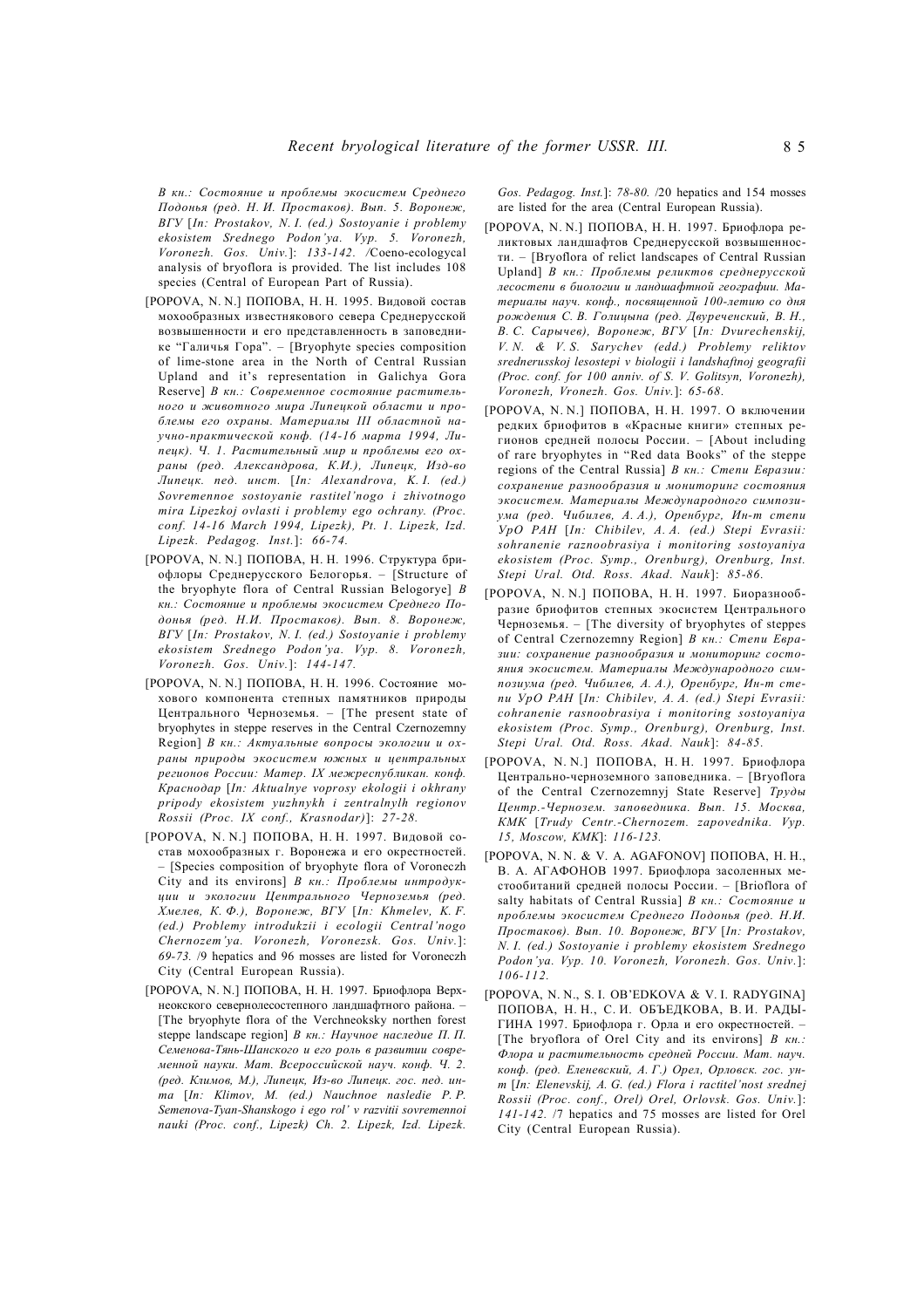- [POPOVA, N. N.] ПОПОВА, Н. Н. 1998. К характеристике разнообразия бриофитов полупустынно-степных группировок юга Среднерусской возвышенности. – [On the diversity of bryophytes of steppe–semidesert vegetation of South of Central Russian Upland] *В кн.: Актуальные вопросы экологии и охраны природы экосистем южных и центральных регионов России: Матер. X межреспубликан. конф. Краснодар* [*In: Aktualnye voprosy ekologii i okhrany pripody ekosistem yuzhnykh i zentralnylh regionov Rossii (Proc. X conf., Krasnodar)*]: *46-47.*
- [POPOVA, N. N.] ПОПОВА, Н. Н. 1998. Мохообразные (Bryophyta) Белгородской области. – [Bryophytes of the Belgorod Province] *Бот. Журн.* [*Bot. Zhurn.*] **83**(7): *92-97*. /17 hepatics and 139 mosses are listed for Belgorod Province (Central European Russia).
- [POPOVA, N. N.] ПОПОВА, Н. Н. 1998. Бриофлора Среднерусской возвышенности: хорология, антропогенная трансформация и проблемы сохранения видового разнообразия. – [Bryoflora of Central Russian Upland: chorology, anthropogenic transformation and problems of preservation of species diversity] *Автореф. …докт. биол. наук, Воронеж, ВГУ* [*Ph. D. Thesis, Voronezh, Voronezh. Gos. Univ.*]: *40.*
- [POPOVA, N. N. & V. I. ZOLOTOV] ПОПОВА, Н. Н., В. И. ЗОЛОТОВ 1998. Мохообразные (Bryophyta) Курской области. – [Bryophytes of Kursk Province] *Бот. Журн.* [*Bot. Zhurn.*] **83**(11): *57-62*.
- POTEMKIN, A. D. 1998. On the origin, evolution and classification of the genus Scapania (Dum.) Dum. (Hepatacae). – *J. Hattori Bot. Lab.* **85**: *33-61. /*The synopsis of sections with their brief descriptions and taxonomic comments is provided.
- [POTEMKIN, A. D.] ПОТЕМКИН, А. Д. 1998. Об Odontoschisma sphagni (Dicks.) Dum. (Hepaticae, Cephaloziaceae) в России, с ключом и обсуждением отличий российских видов Odontoschisma. – [On Odontoschisma sphagni (Dicks.) Dum. (Hepaticae, Cephaloziaceae) in Russia, with the key and consideration of differentiation of the Russian species of Odontoschisma] *Arctoa* **7**: *197-202.*
- POTEMKIN, A. D. & N. KALINAUSKAITE 1998. To the knowledge of liverwort flora in the Grazute Regional Park, North-East Lithuania. – *Botanica Lithuanica* **4**(1): *37-44*. /33 species are listed.
- RATAS, U., E. NILSON, A. KONT, E. PUURMANN, T. KOKOVKIN, L. TRUUS, L. KANNUKENE & R. RIVIS. 1997. Insular landscapes. – *In: Ratas, U. & E. Nilson (eds.) Small islands of Estonia. Landscape ecological studies. Inst. Of Ecology, Publ. 5, Tallinn: 66-130*. / Changes in the vegetation of Estonian small islands (including bryophytes) are analysed.
- [RUMYANZEVA, E. E. & L. E. KURBATOVA] РУ-МЯНЦЕВА, Е. Е., Л. Е. КУРБАТОВА 1998. Растительность ущелья реки Канжаи. – [The vegetation of canyon of Kanzhai River] *В кн.: Резерват «Урья-Канжая» природного парка «Вепсский лес» (ред. Т. А. Попова) СПб, Изд-во СПб гос. хим.-фарм. акад.* [*In: Popova, T. A. (ed.) Reservat "Ur'ya-Kanzhaya" prirodnogo parka "Vepsskij les". St.- Peterburg, Izd. St.-Peterburgsk. Gos. Khim.-Farm.*

*Akad.*]: *32-37.* /65 mosses are listed (Leningrad Province).

- [RYKOVSKY, G. F.] РЫКОВСКИЙ, Г. Ф. 1995. Вклад Д. К. Зерова в решение проблемы филогении мохообразных. – [Contribution of D. K. Zerov in solution of the problem of bryophytephylogeny] *Укр. Бот. Журн.* [*Ukr. Bot. Zhurn.*] **52**(6): *803-809.*
- [SAMARSKII, M. A., M. V. SOKOLOVA, M. P. ZHYRBENKO & O. M. AFONINA] САМАРСКИЙ М. А., М. В. СОКОЛОВА, М. П. ЖУРБЕНКО, О. М. АФОНИНА 1997. О флоре и растительности острова Жохова, Новосибирские острова. – [On the flora and vegetation of the Zhokhov Island, Novosibirskiye Islands] *Бот. Журн.* [*Bot. Zhurn.*] **82**(4): *62-70.* /45 mosses are listed.
- [SLUKA, Z. A.] СЛУКА, З. А. 1996. Влияние городской среды на бриофлору в зеленых массивах г. Москвы. – [The influence of urban environments on bryophyte flora of woodlands in Moscow] Вестник МГУ, сер. биол. [Vestnik Mosk. Gos. Univ., Ser. Biol.] **2**: *55-63.* /Epiphytic bryophytes sensitive to air pollution are more numerous woodlands in the West and South-West, while they are absent or very rare in the East and South-East of Moscow.
- SCHLJAKOV, R. N. 1998. On the Lophozia groenlandica (Nees) Macoun (Hepaticae). – *Arctoa* **7**: *191-196.* /A discussion on the differences between *L. groenlandica* and *L. ventricosa* and *L.wenzelii.*
- [SCHLJAKOV, R. N.] ШЛЯКОВ, Р. Н. 1998. Два новых таксона мохообразных с Южного Урала и Алтая. – [Two new taxons of bryophyta from the South Ural and Altai] *Новости сист. низш. раст.* [*Novosti Sist. Nizsh. Rast.*] **32:** *180-183.* /Descriptions and illustrations of *Lophozia iremelensis* and *Campylium calcareum f. latifolia.*
- SCHUSTER, R. M. & N. A. KONSTANTINOVA 1996. Studies on the distribution of critical arctic/subarctic Hepaticae with special reference to taxa found in Russia. – *Lindbergia* **21**(1): *26-48*. /*41 species are discussed. The distribution of 12 species is mapped.*
- [SHUBINA, T. P., G. V. ZHELEZNOVA, S. V. DEGTEVA & A. A. KUSTYSHEVA] ШУБИНА, Т. П., Г. В. ЖЕ-ЛЕЗНОВА, С. В. ДЕГТЕВА, А. А. КУСТЫШЕВА 1996. Листостебельные мхи осиновых лесов подзоны средней тайги (Республика Коми). – [Mosses of aspen forests in the middle tayga subzone (The Komi Republic)] *В кн.: Биологическое разнообразие антропогенно трансформированных ландшафтов Европейского Северо-Востока России (Тр. Коми научного центра УрО РАН, 149) (ред. С. В. Дегтева) Сыктывкар* [*In: Degteva, S. V. (ed.) Biologicheskoe raznoobrazie antropogenno transphormirovannykh landshaphtov Evropeyskogo Severo-Vostoka Rossii (Tr. Komi nauchnogo tzentra UrO RAN, 149) Syktyvkar*] : *102- 108.* /The list includes 68 mosses. Their distribution in different habitat of aspen forests is discussed.
- [SHUBINA, T. P.] ШУБИНА, Т. П. 1999. Флора листостебельных мхов Мезенско-Вычегодской равнины. – [Flora of mosses of Mezensko-Vychegodskoj Plain] *Автореферат ... канд. биол. наук, Сыктывкар, Ин-т биологии Коми НЦ УрО РАН* [*Ph. D. Thesis, Syktyvkar, Inst. Biol. Komi Nauch. Centr. Ural. Otd. Ross. Akad. Nauk*]: *26.*